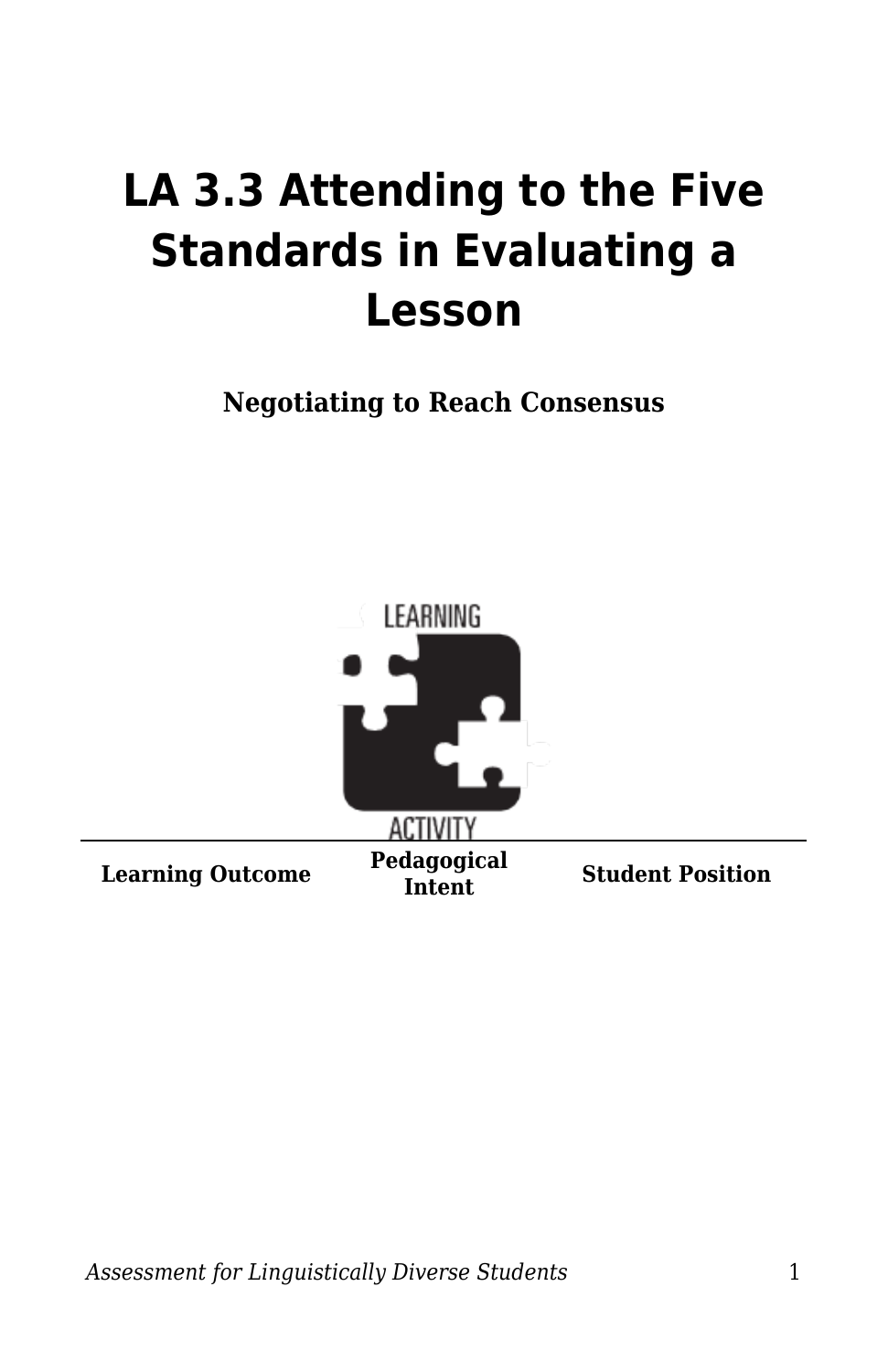| <b>Learning Outcome</b>                                                                                                                                                                  | Pedagogical<br><b>Intent</b>                                                                                                                                                                            | <b>Student Position</b>                                                                                                                                                                                                                                            |
|------------------------------------------------------------------------------------------------------------------------------------------------------------------------------------------|---------------------------------------------------------------------------------------------------------------------------------------------------------------------------------------------------------|--------------------------------------------------------------------------------------------------------------------------------------------------------------------------------------------------------------------------------------------------------------------|
| <b>Demonstrate</b><br>knowledge and use<br>of a variety of on-<br>going, classroom-<br>based assessments<br>adapted to student<br>needs.<br>Assessment: 25 pts.<br><b>TA: 25 Minutes</b> | Teachers can,<br>after observing<br>some teachers<br>assessing<br>students<br>throughout the<br>lesson, know the<br>importance of<br>paying attention<br>to learning in<br>every part of the<br>lesson. | <b>Students are ready to</b><br>notice classroom<br>assessments used by<br>teachers. They will<br>watch video of<br>elementary and<br>secondary lessons to<br>identify actions on<br>the part of the<br>teacher to assess<br>learning throughout<br>their lessons. |

## **Instructions**

- 1. You used the Sample Observation Tool to make notes as you watched elementary and secondary lesson videos. Choose the video that closely relates to your teaching context for your observation notes.
- 2. Form a group of three or four students where the members observed and evaluated the same lesson (elementary or secondary).
- 3. Together create a [shared sample classroom observation](https://byu.box.com/s/voa1zix1y9oujmn7eq4vjpxtknohrgqz) [form](https://byu.box.com/s/voa1zix1y9oujmn7eq4vjpxtknohrgqz) from your notes. Work until you reach agreement on your ratings of each segment of the lesson.
- 4. Discuss the following questions and add your responses to the back of the form.
	- 1. Identify where the teacher attended to the CREDE Five Standards for effective pedagogy. Identify where they might have used them and didn't.
	- 2. How does the teacher develop language and literacy across the curriculum?
	- 3. What visible examples of informal or formal assesment were present?